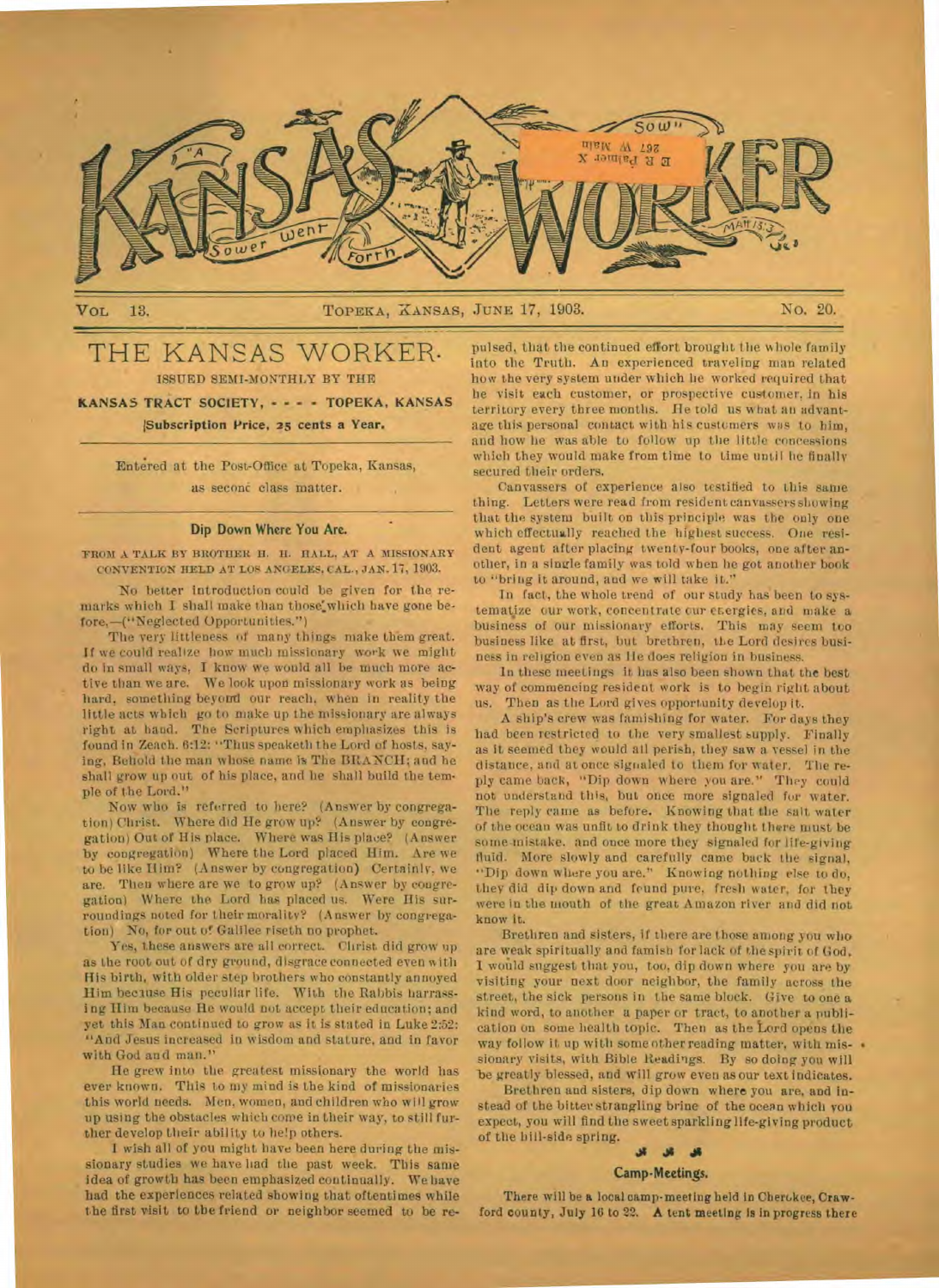now, conducted by Elder J. W. Norwood and Brother W. M. Stone. We will send teats enough there to accommodate all who come, and these will be rented at the usual prices. We hope by the renting of the tents to meet the necessary expenses of freight etc., connected with the camp-meeting. We place the camp-meeting late in July on account of the lateness of planting this year. We think the corn will be cultivated and wheat harvest past by that time. You will notice the meeting holds over but one Sabbath. All who expect to get the benefits of the meeting should be there at the opening and remain until the close.

Besides those who are conducting the tent meeting, we expect Elder E. T. Russel, Prof. Kern from College View, and his wife, and the writer and probably other help.

The childrens' tent will be on the ground, for children and young peoples' meetings. Efficient help will be provided for these meetings. Sister Emerson will be there and Sister Kern will assist in these lines of the work. Once more we will try to have a camp-meeting in the South-East corner, and If it is appreciated enough to have a good attendance, it will be an encouragement for the future.

If it is possible for Dr. Parmele to leave the work In Ft. Scott for a few days, she will be present to give Instructions in health principles, so all lines of the work will be looked after. Come praying for the blessing of God upon the work there. And if you can remain after the camp-meeting closes, and assist in visiting and otherwise help in the meetings, It will be a blessing to you and the work. Tents will be left on the ground for all such to live in. The regular meetings will continue.

#### STATE CAMP-MEETING.

It Is time to begin to prepare for this great gathering. It will be held August 27 to Sept. 6. Notice it is three weeks before we may expect the equinoctial rains, so you need not fear cold rains this time. Every preparation will be made for comfort and convenience. Reduced rates on all roads will be had. The definite rate is not yet settled. It will probably be one fare plus fifty cents for the round trip. The place will be made known in the next Issue of the WORKER. It will probably be at Cottonwood Falls or El Dorado. There will be a workers' meeting held beginning a week before the camp-meeting.

All Conference delegates will be called to be there at least one day earlier, that is by August 26, so the first meeting of the Con ference can be held at II a. m. that day. Church officers, don't neglect to choose your delegates—one for the church, regardless of its size, and one for each fifteen members. If your elder is not at home, and will not be in time to attend to this, let the deacon or the clerk, if the deacon is absent, attend to it. .Let it be done without fall. Leaders of companies where you are not yet organized, choose at least one delegate to represent your company, and we assure you that the conference will invite you to participate as a delegate. We expect some of the very best help this year that the General Conference has to send out. Elders I. H. Evans and W. A. Spicer are expected. It is also probable that Eld. L. A. Hoopes, President of Union College will come, and these brethren are coming to remain from start to the close of camp-meeting, to feed the hungry souls on spiritual food. It is to be an old-fashioned camp•meeting not a business meeting simply. Our German brethren will be glad to know that Elders Shultz and Westphal will be with us and probably other German help. We expect a large attendance of our German people this year.

It was decided by the Conference Committee to hold the camp-meeting at Peabody if suitable arrangements could be made, but we found on investigation that no grounds fit for such a meeting could be secured there. We tried also at Marion, but found no suitable place that could be had. The public park le entirely too small, and the only ground that would

do is private property and could not be secured. Cottonwood Falls would be a good point if the grounds were not ruined by the recent flood. More in next issue.

#### C. MCREYNOLDS.

.4

#### The Ten-Cent-A-Week Plan.

The support of foreign missions is becoming a question of great concern in carry ing out the work of the Third Angel's Message.

The tithes as taught by the Word of God, are to sustain the ministry that they may devote their entire time to spiritual work. The tithes, however, are not sufficient to sustain, all the work of God; nor were they during the Levitical priesthood. Then they had not only the tithes, but also the offerings of Israel besides. Whenever God rebukes his people for their neglect in faithfully paying tithes, he nearly always rebukes them for their unfaithfulness in making offerings. Thus we read: "Ye have robbed me in tithes and offerings."

The mission work among Seventh-day Adventists is assuming gigantic proportions. The band of workers scattered to every nation under heaven is fast becoming a noble army of consecrated souls giving their lives for the salvation of lost humanity. if the ministry at home is to be sustained by a constantly incoming fund, why should not the worker who undergoes the sacrifice attending the opening up of the work in those more aifficult countries have the same assurance of sustenance? If while in Michigan, or Iowa. or California, I am assured of constant support, am I less deserving of support while I am in Africa, or Asia or some Island of the sea? Surely we must say: "Those in the distant fields are doubly deserving of support providing they are consecrated workers."

in order that these workers abroad may have support and that there may be a continual stream of money coming in for their support, the "ten-cent-a-week plan" has been suggested, and where carried out, it has proved a blessing to all who engage in it.

First, there is something definite in it. It may be hard for some to give this amount weekly, but most persons can give this sum and many can give much more.

Second, the sum is so small that generally it can be saved by careful forethought out of money we otherwise would spend needlessly. Our old habits of tobacco, tea and Coffee, meat eating. gum chewing. and unnecessary expense in dress, consumed much more than this small sum of money nearly every week. How can we do less than to plan systematically to give ten cents a week to carry on the work of God in heathen lands? The plan is for all, each Sabbath, to place in an envelope the amount we will give to help on the work in these benighted regions, and hand it in to the church librarian or treasurer, Sabbath by Sabbath.

Ten cents a week for every Sabbath-keeper in America means nearly \$350,000 a year donated to foreign missions. Surely it can he done if each one of us will take hold and do our individual part.

#### GENERAL CONFERENCE DEP'T. I. H. EVANS, Treas. **Jg**

# Help For Australia.

At the meeting of the General Conference Committee which convened in Battle Creek immediately following the General Conference, plans were laid to strengthen the work in the fields already entered. It was recommended that a collection be taken up early in July for the Australasian field.

Our work in Australia not only serves for that continent ,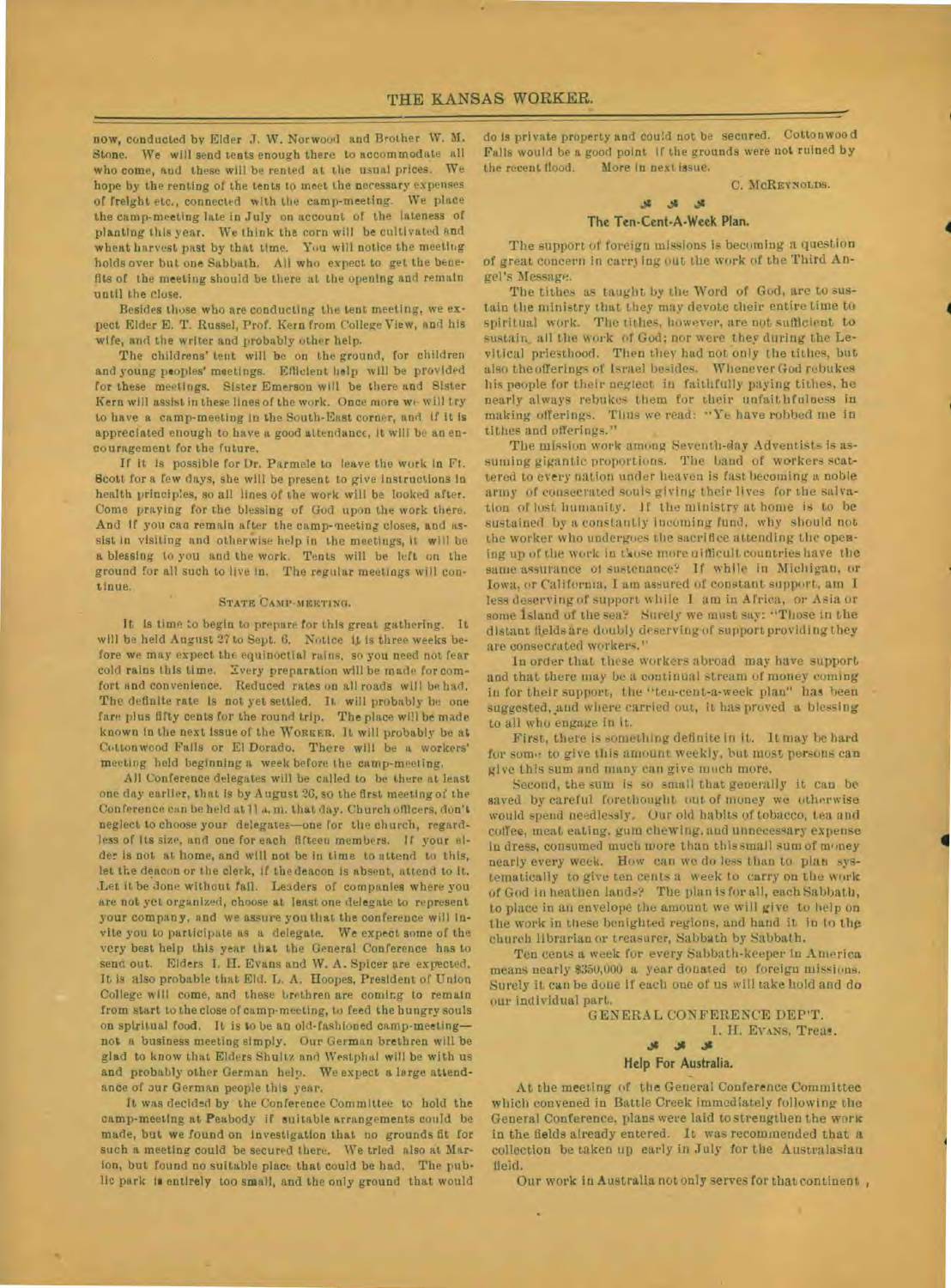## **THE KANSAS WORKER.**

but for the great island field which lies north and east of it. So the call to help means not only Australasia, but the whole Polynesian field to which this message must go. Were it not for the fact that every appeal responded to, every new field entered, and every old field strengthened brings the coming of our King nearer, we might be tempted to feel that the appeals come too often. But, dear brethren and sisters, we can respond with new courage; for the end of all things is close at hand. The work at home will be farther advanced in every way when a more liberal, self-denying, self-sacrificing spirit is manifested toward our work in foreign fields.

May the dear Lord put it into our hearts to come up to His help at this time. Sabbath, July 4, is the date set apart for these offerings in all.the churches. Readings will be sent to all the church elders, if any do not receive them in good time, write the Mission Board, 267 West Main Street, Battle Creek, Michigan.

# ESTELLA HOUSER.  $\overline{\mathcal{S}}$

### **Ft Scott.**

It has been sometime since I reported thru the columns of the WORKER for the reason that I bad nothing of special interest to report. On the 26th of April we came to Ft. Scott and rented a house, the front room of which serves nicely for a medical office. We also rented a hall just two doors north of our quarters, and the doctor began a School of Health in the hall. She has bad a good attendance at the school, and is building up quite a practice in her medical work.

On May 31, Brother Y. W. Robb joined us, and June 5 we began a series of tent meetings on a vacant let just south of our home. From the first the attendance has been good. The congregation averages about 100 every night, and we notice that for the most part the same ones are present. I find that the appearance of permanency that our residing here gives, has a good effect upon the people. We are constantly gaining influence, and we hope for the best of results.

Sunday, June 7, Doctor Parmele spoke to the Boys' Department of the Y. M. C. A., on the tobacco curse, and much enthusiasm was manifested on the part of the boys. They all promised never to touch the weed again. I spoke in the railroad shops Thursday, June 11, at the noon hour, and am to speak again next Sunday, (June 14) in the Y. M. C. A. rooms.

The Lord is greatly blessing our labors and we are rejoicing in Him. The other workers associated with us are having many interesting experiences, and all are of good courage. R. W. PARMELE.

#### .11 dt **..t\$**

## **Our Canvassers.**

Our little Institute with the students of Union College has closed, and our student canvassers have scattered to their fields of labor in the different States.

About forty more of the students of Union College expect to canvass during vacation. We expect about twelve of them to canvass in Kansas, twelve in Nebraska, nine in Iowa. three In Missouri, two in Montana, and two in Canada.

The circumstances and conditions in Kansas now will Soon tell which of our canvassers are in the work from a love of the truth and which for the "loaves and fishes." And if there was ever a time when our books were present truth and when the Third Angel's Message was the most important thing in the world, that time is just now while the floods, tornadoes and calamities are in the land.

•

We were much shocked and pained to hear of the death of our brother and fellow-worker, Jacob A. Rutledge, who was drowned in the flood at Lincoln, Kansas, in a heroic attempt to save the lives of others. Brother Rutledge has been very successful in his work this spring, and it seems very sad that one so young and hopeful, should be so suddenly taken away, but what more can a man do than to *give*  his life, trying to save others.

Brother Ard has just completed a very successful delivery in Allen Co. He writes that he has not lost an order.

Brother Easley writes: "We are of good courage knowing that all things work together for good to them that love the Lord. We have ordered \$2.00 worth of Life Boats to sell evenings, and have five hundred tracts to sell or give away. We have not been the least bit discouraged yet."

Sister Gertrude Brownlee writes: "I enjoy the work so much I do not want to be idle any more."

Sister Minnie Wheeler writes "I am truly glad to know that you have the privilege of training more students to enter the canvassing work. It only makes me rejoice to bear of more laborers going into the harvest field. I *long* for Jesus coming to be hastened and I know that His coming can be hastened if we will work diligently and also pray earnestly for more to enter the Lord's work."

Brother Minner writes of sickness in his family, but says they are better now and he expected to resume the work at once.

We trust that all our people will continue to remember our canvassers in prayers at this critical season. Paola, Kansas. May 31, 1903.

#### *Js*

#### **Special Christian Endeavor Number.**

The Sentinel of Christian Liberty of July 9, will be **a**  number of particular value for circulation among that large society of earnest young people known as

THE YOUNG PEOPLE'S SOCIETY OF CHRISTIAN ENDEAVOR.

Their International Convention will be held at Denver, Colo., July 9th to 13th, and this makes the present an opportune time to work, not only among the delegates, but also among the members of the society, said to be nearly four million, who will not be able to be present.

#### TOPICS CONSIDERED.

This special Christian Endeavor Number of THE SEN-TINEL will contain articles discussing the principles of

#### TRUE CHRISTIAN ENDEAVOR

#### CHRISTIAN CITIZENSHIP,

which will, in a kindly, helpful way, point out where and how our endeavor should be put forth for Christ.

In order to secure the hearty co-operation of the readers of THE SENTINEL and of all who are interested in placing these principles of truth in the hands of Endeavors everywhere, we offer this Special Christian Endeavor Number at the following very low prices:

|                 |               | 10 copies15 cents | $100$ copies, $$1,25$                                |
|-----------------|---------------|-------------------|------------------------------------------------------|
| 25 <sup>1</sup> | $\rightarrow$ | $11.2211.35$ $"$  | $1,000$ $\rightarrow$ 10.00                          |
| 50              | $\mathbf{H}$  |                   | 70 " 5,000 copies or more, \$8 per 1000              |
|                 |               |                   | Order of The Kansas Tract Society,<br>821 W. 5th St. |
|                 |               |                   | Topeka, Kansas,                                      |
|                 |               |                   |                                                      |

Examine your address label and see if your subscription has not expired. Kindly renew at once, so that your name may not be dropped from the list.